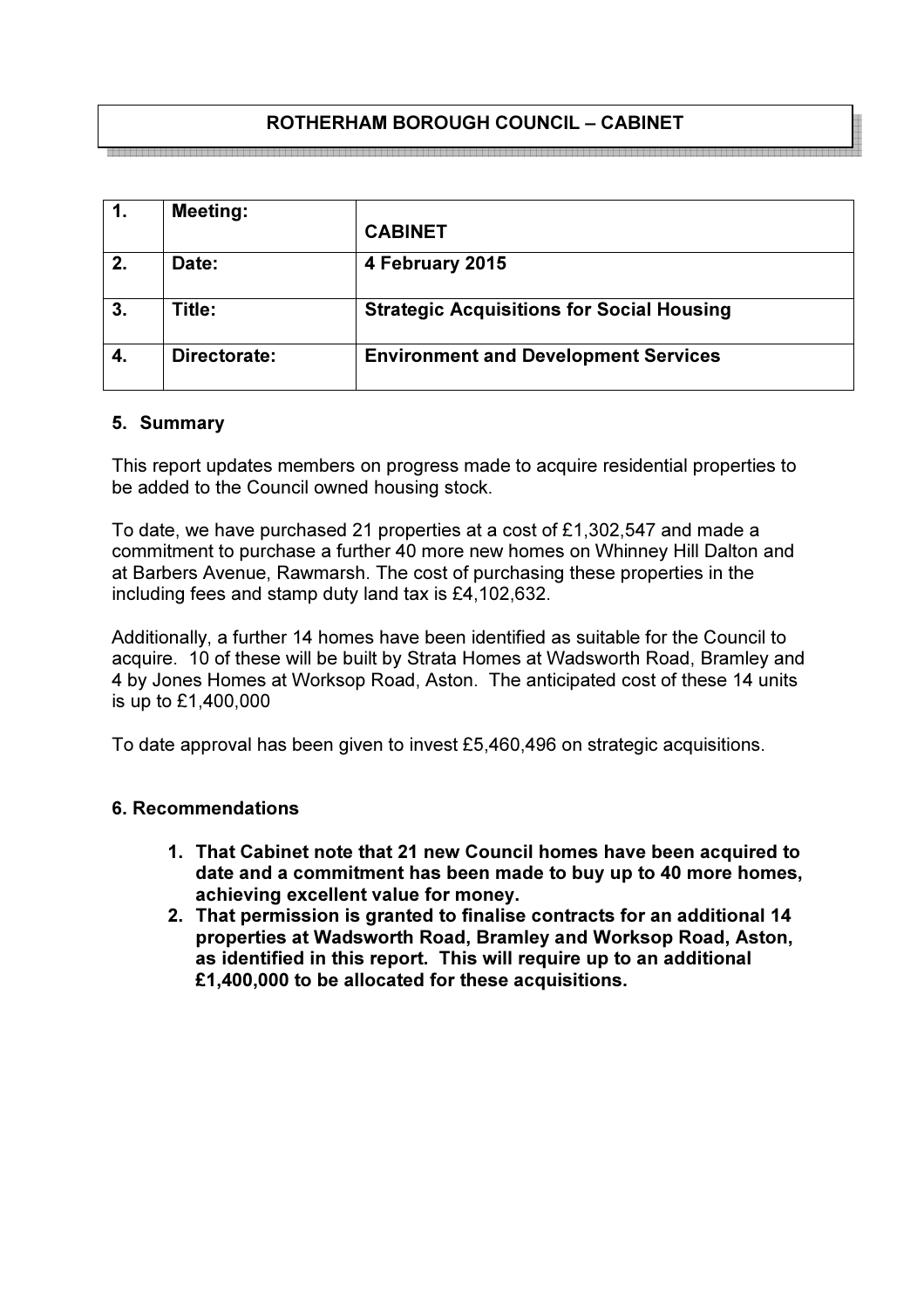## 7. Proposals and Details

#### 7.1 Background

The Council recognises the importance of providing good quality affordable housing to meet local needs and to replace as many affordable homes sold through the Right to Buy as possible. It sees the importance of long term business planning for the Housing Revenue Account (HRA) to ensure it is not undermined in any way. One threat to our 30 Year HRA Business Plan is the loss of our best stock through right to buy sales. To mitigate losses we have started to strategically acquire new sustainable homes from developers as this is often the most cost effective way to increase stock numbers.

The Council is enabling strategic acquisitions to take place through the approval of funding from the Housing Revenue Account, endorsing a decision making process (Strategic Acquisition Protocol Appendix 1) and agreeing to specific property acquisitions. The following 5 Council Minutes record the decisions taken to date:

Cabinet Minute C27 June 2012: Approval was given to allocate £1 million for the financial year 2012/13 and a further £2 million for the financial year 2013/14. Identified acquisitions included Starling Close, Brambling Lane and Churchfields.

Cabinet Minute C161 February 2013: Approval was given for the Council to purchase 22 new homes on Whinney Hill from the Development partner and delegate authority to the director of HNS to confirm the terms of the purchase agreement to be approved.

Cabinet Minute C160 February 2013: Approval was given to progress the strategic acquisition of 15 properties Brambling Lane and Starling Close.

Cabinet Member for Safe & Attractive Neighbourhoods, Minute J22 July 2013: Approval was given to adopt the Strategic Acquisitions Protocol

Cabinet Minute C72 September 2013: Acquisition of 25 new Council Homes at Barbers Avenue, Rawmarsh with an additional £728,000.00 of HRA finance was allocated to the project.

#### 7.2 Progress to date

To date 21 new Council homes have been purchased. These are:

3 x 4 bedroom houses at Brambling Lane, Manvers S63 7GL. Purchased from Taylor Wimpey on 1st March 2013. The purchase price of the three properties was £165,000 and internal fees were £1,750 giving a total cost of £166,750.

When advertised, these properties attracted 20 bids each. On first sight this figure appears very low when compared with the average number 60 bids per Council property. However, applicants must have at least four children to be eligible to apply and the properties were limited to applications who were existing Council tenants.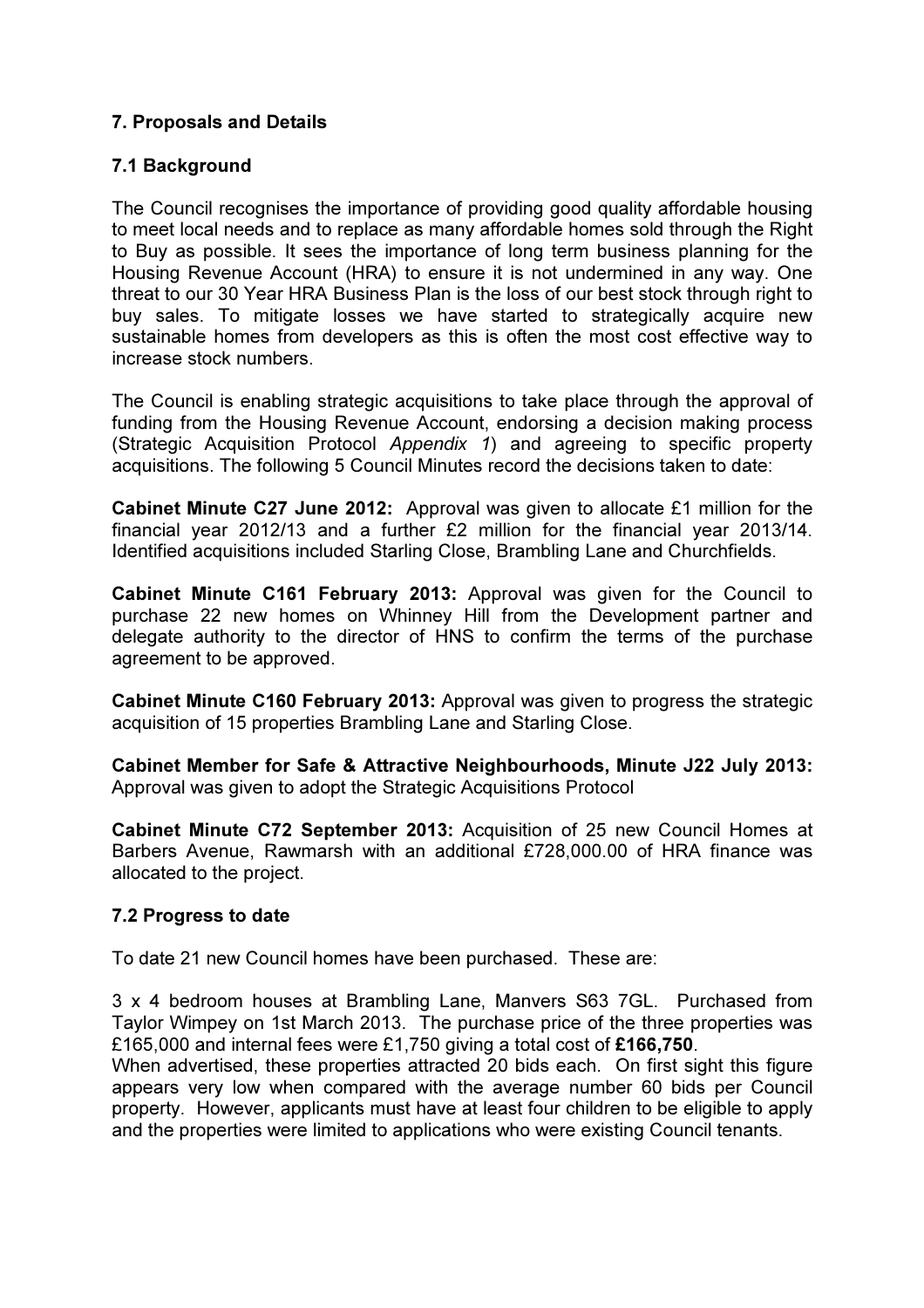12 x apartments at Starling Close, Manvers, S63 7FY. Purchased from Taylor Wimpey on  $27<sup>th</sup>$  September 2013. There are 6 x two bedroom apartments and 6 x one bedroom apartments. The purchase price of the units was £666,600.00 and a further £29,197.10 of costs had to be met to cover internal fees and 1% stamp duty tax. The total cost of these properties was £695,797

These new flats attracted an average of 60 bids each for the one bedroom flats and 61 bids for each two bedroom flats. This illustrates robust demand for smaller homes, particularly the one bed flats, where traditionally demand has been very low.

Photographs of the properties purchased so far are shown in Appendix 2.

On  $30<sup>th</sup>$  June 2014 the Council purchased 6 x two bedroom apartments at Churchfields, Wickersley from Persimmon Homes. Under the terms of the Section 106 agreement the designated priority group for these homes are older people – over 50 years of age (however if no suitable applicants can be found then the age restriction can be waived). The purchase price agreed is £429,000 plus approximately £11,000 to cover the cost of internal fees and Stamp Duty. The total budget cost was £440,000.

There are a further 40 new homes in pipeline schemes, which Cabinet has already given permission to purchase. These are:

Barbers Avenue, Rawmarsh. Work has started on site to deliver 25 new homes. Planning permission for the scheme was granted on  $7<sup>th</sup>$  August 2014. Design and Build contracts have been agreed and the land transfer has taken place. Currently new fencing and garden re-instatement works to the Council owned bungalows along the northern boundary are being undertaken. This scheme will deliver 7 x 2 bedroom houses, 14 x 3 bedroom houses, 3 x 2 bedroom older persons bungalows and 1 x 3 or 4 bed Disabled persons bungalow. The cost of this scheme is £2,370,136 including fees and Stamp Duty Land Tax. All the new homes will be delivered by March 2016.

Whinney Hill, Dalton. Negotiations are ongoing to agree the  $1<sup>st</sup>$  phase of redevelopment on Whinney Hill, Dalton with Keepmoat PLC. As part of the proposal the Council will purchase up to 15 housing units. The total scheme value of £1,732,496

| <b>Scheme</b>                                                       | <b>Housing Mix</b>                                                                             | <b>Scheme Cost £</b> |
|---------------------------------------------------------------------|------------------------------------------------------------------------------------------------|----------------------|
| <b>Brambling Lane, Manvers</b>                                      | 3 x 4 bedroom houses                                                                           | £166,750             |
| <b>Starling Close, Manvers</b>                                      | 12 x apartment<br>(6 x 2 bedroom & 6 x 1<br>bedroom)                                           | £695,797             |
| Churchfields, Wickersley<br>(terms<br>agreed<br>and<br>progressing) | 6 x 2 bedroom apartments                                                                       | £440,000             |
| Barbers Avenue,<br>Rawmarsh                                         | 25<br>units<br>$(7 \times 2)$<br>bed<br>houses, 14 x 3<br>bed<br>3<br>2<br>bed<br>houses,<br>X | £2,370,136           |

To date £5,405,179 has been spent or is committed.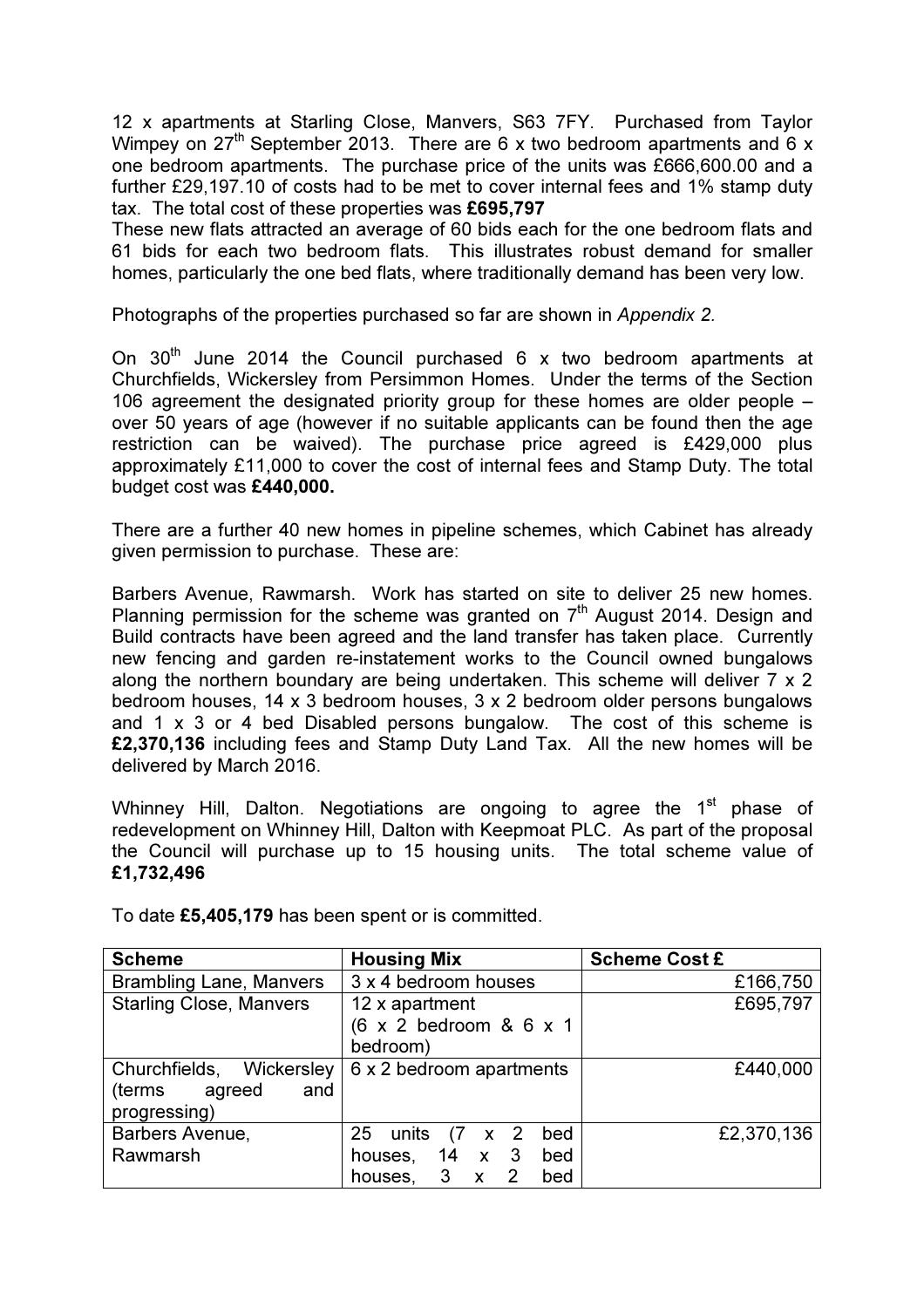|                                     | bungalows, 1 x 4 bed DPU)                         |            |
|-------------------------------------|---------------------------------------------------|------------|
| <b>Whinney Hill, Dalton</b>         | 15 units (11 x 2 bed<br>houses, 4 x 3 bed houses) | £1,732,496 |
| Total spend/ commitments<br>to date |                                                   | £5,405,179 |

The 61 new homes detailed above will be added to our stock at an average purchase price of £88,609 per property (inc. fees & SDLT). The average house price in Rotherham is currently £134,217 (based on Actual sales  $-$  Sep 2014 – source Hometrack). In 2009/10 under the Local Authority New Build programme 132 new homes were built. The average cost per unit was £112,000. We can neither, build new homes, nor acquire additional stock on the open market for £88,609 and so strategic acquisitions represent excellent value for money.

## 9. Future Acquisitions

Negotiations are underway to acquire 14 more new homes from Developers. All of these homes have to be sold at a discount under the S106 Planning gain agreements. The homes are located at:

Wadsworth Road, Bramley. Strata homes will build 10 x affordable homes on this site. There are 6 x 3 bed houses, 3 x 2 bed houses and 1 x 2 bed bungalow. The Council's Asset Management Team are currently valuing the homes and then a formal offer can be made to the Developer.

Worksop Road, Aston. Jones Homes are looking to build 4 x 2 bedroom houses as the Affordable Housing contribution on this site. There have been delays in the planning process but it is projected that the units will be completed by 2017.

#### 8. Finance

A summary of the financial expenditure by year is contained in the following table:

| <b>Scheme</b>                            | <b>Status</b>                                                                                                             | 2012/13                  | 2013/14         | 2014/15                  | 2015/16 | 2016/17 | <b>Total</b> |
|------------------------------------------|---------------------------------------------------------------------------------------------------------------------------|--------------------------|-----------------|--------------------------|---------|---------|--------------|
| <b>Completed/ Committed Acquisitions</b> |                                                                                                                           |                          |                 |                          |         |         |              |
| <b>Brambling Lane</b>                    | Complete &<br>paid                                                                                                        | 166,750                  |                 |                          |         |         | 166,750      |
| <b>Starling Close</b>                    | Complete &<br>paid                                                                                                        | $\overline{\phantom{0}}$ | 695,797         | $\overline{\phantom{a}}$ |         |         | 695,797      |
| Churchfields                             | Deposit to<br>pay<br>handover in<br>2014/15                                                                               |                          | 43,750          | 396,250                  |         |         | 440,000      |
| <b>Barbers Ave</b>                       | Planning<br>granted<br>08/14,<br>Contracts<br>signed. SOS<br>- October<br>14, 56 week<br>build.<br>handover in<br>2015/16 |                          | $\qquad \qquad$ | 1,438,821                | 765,996 | 165,319 | 2,370,136    |

## Strategic Acquisitions / Projected Acquisitions - Summary Nov 2014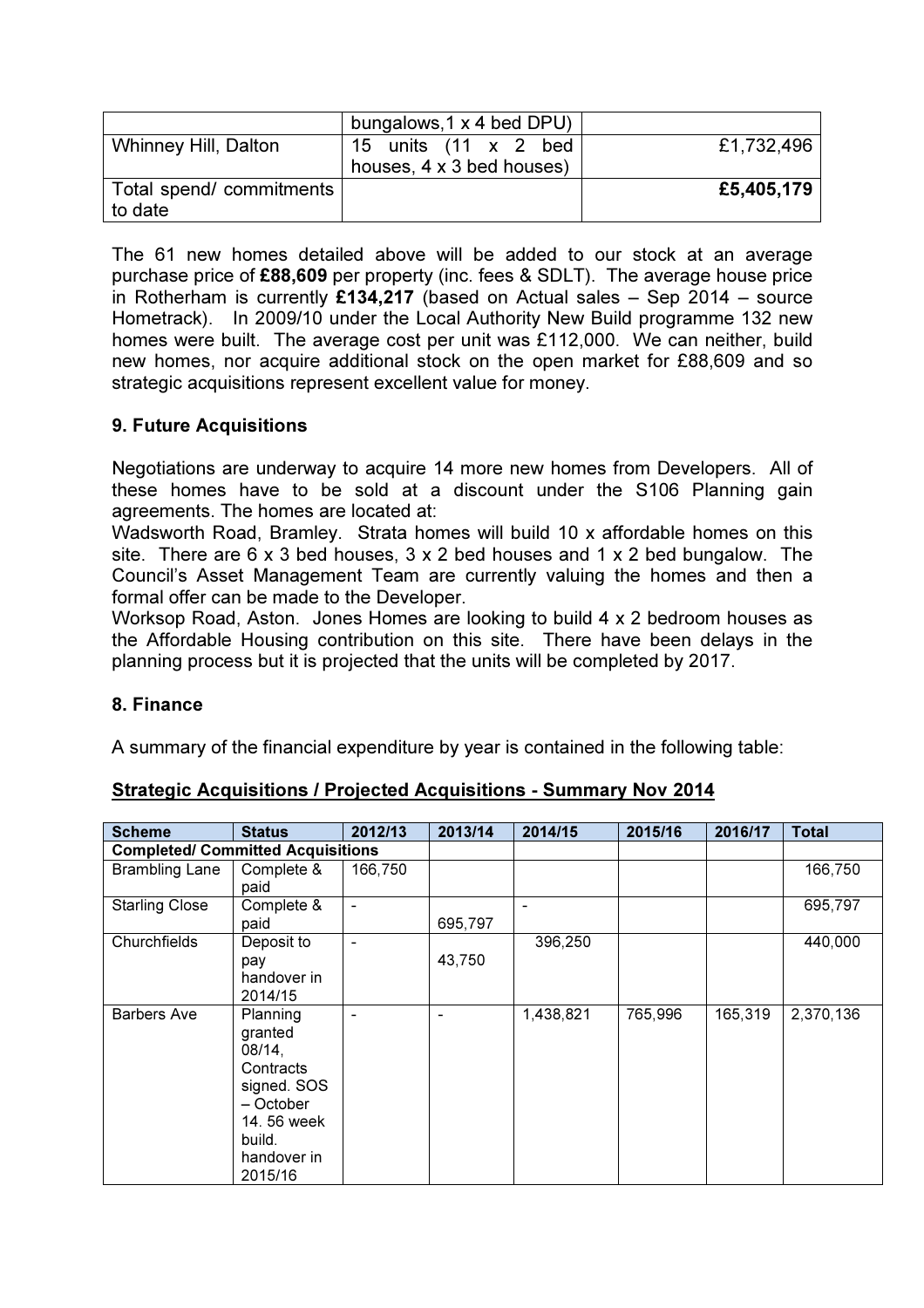| <b>Whinney Hill</b>             | land title<br>issues may<br>require CPO.<br>Phased<br>handover in<br>2015/16 into<br>16/17                      |         | $\blacksquare$ |           | 1,000,000 | 732,496 | 1,732,496 |
|---------------------------------|-----------------------------------------------------------------------------------------------------------------|---------|----------------|-----------|-----------|---------|-----------|
| Total                           |                                                                                                                 | 166,750 | 739,547        | 1,835,071 | 1,765,996 | 897,815 | 5,405,179 |
| <b>Future Acquisitions</b>      |                                                                                                                 |         |                |           |           |         |           |
| Wadsworth Rd,<br><b>Bramley</b> | Planning<br>granted.<br>S106 agreed.<br>SOS Dec<br>2014.<br>$PC - 4$ units<br>Nov 2015 &<br>6 units Aug<br>2016 |         | 64,400         | 609,360   | 337,800   |         | 1,011,560 |
| Worksop Rd,<br>Aston            |                                                                                                                 |         |                | 38,600    | 329,400   |         | 368,000   |
| <b>Total</b>                    |                                                                                                                 |         | 64,400         | 647,960   | 667,200   |         | 1,379,560 |

The 61 new units of affordable housing, which have been purchased or are in the pipeline, will generate approximately £572,790 of New Homes Bonus over 6 years. (Based on an average band C). The additional 14 units will generate a further £131,460 of New Homes Bonus.

Under the "Pooling" of Right to Buy receipts the Council now retains a proportion of the receipts that had previously been returned to central government. A proportion of RTB receipts are allocated as "one for one" funding and a condition of retaining these receipts is that they have to be used to provide new Council housing, and can contribute a maximum of 30% of the acquisition cost. In future any RTB receipts will be used to part fund these and future acquisitions.

## 10. Risks and Uncertainties

- There is a minimal level of financial risk to the Council if the Developer fails to deliver the units –by using a NEC legal contract every possible safeguard will be put in place to protect the Council's interest.
- In order to ensure that the new Council homes are complaint with the standards we require the Council will utilise the services of a Quantity Surveyor from the Land & Property team who will agree the specifications, agree the timetable and monitor the ongoing build programme. He will authorise the sign off of the units as being compliant with standards and this process will trigger payments.
- The average house price in Rotherham is £134,217 (based on actual sales). To date, the average cost of properties acquired under the Strategic Acquisitions programme is £88,609. This represents a 34% discount on open market values.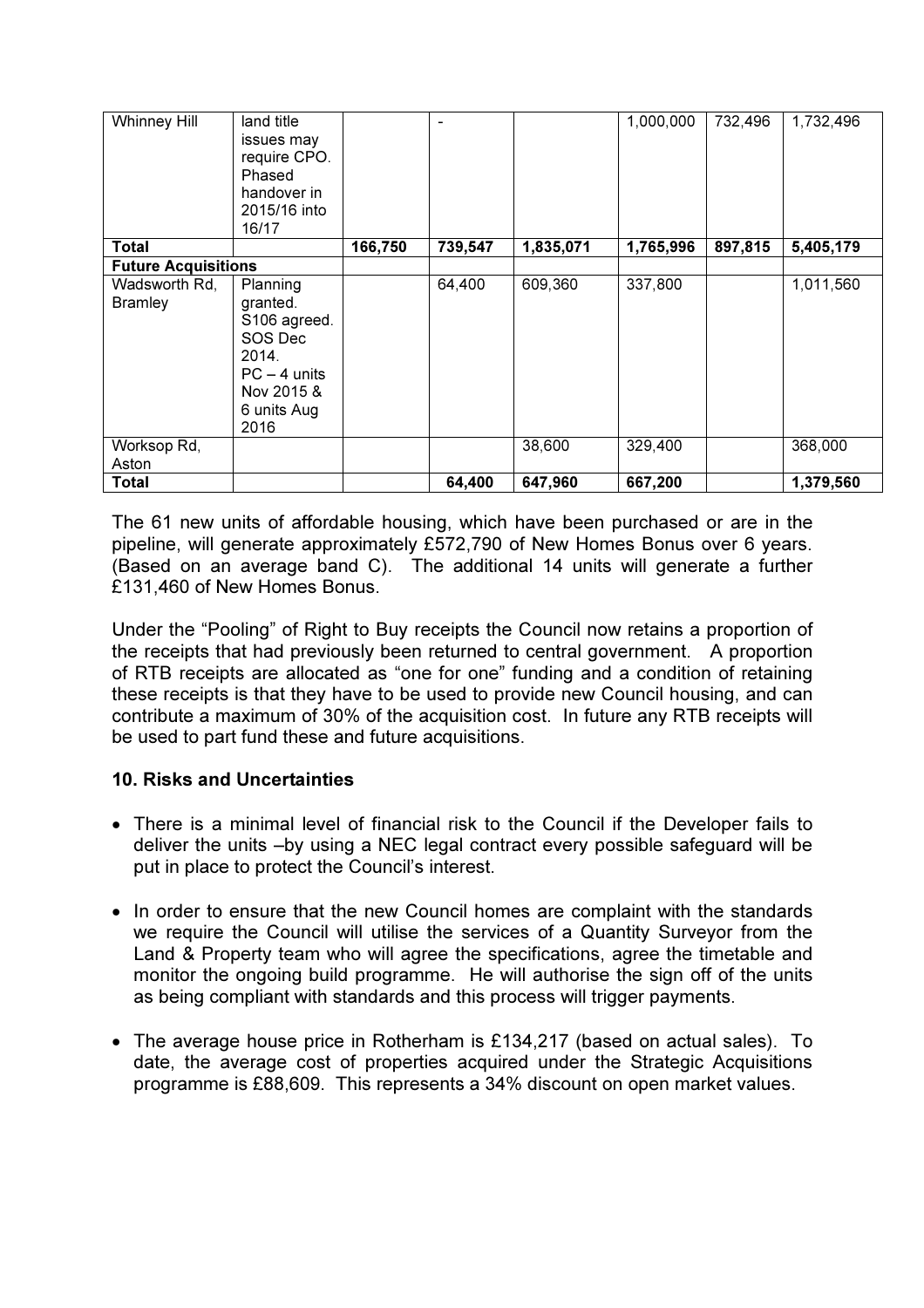# 11. Policy and Performance Agenda Implications

This proposal is making effective use of available finance and managing it to best effect. It contributes to the sustainable neighbourhoods' agenda and will help deliver a wider range of good quality housing both as affordable homes and open market homes.

This high level of investment will bring a significant stimulus to the local economy including more jobs and training opportunities.

The new homes will contribute to achieving the housing growth target of 1,050 new homes per year borough wide.

Additional financial resources will be granted to the Council via the New Home Bonus.

The strategic acquisitions initiative aligns with the Councils new corporate priorities of:

- Making sure that no community is left behind
- Helping to create safe and healthy communities
- People are able to live in decent affordable homes of their choice.
- Improving the environment

### 12. Background Papers and Consultation

- Cabinet Minute June 2012 C27 Local Authority New Housing : Strategic **Acquisitions**
- Report to Cabinet Member for Safe & Attractive Neighbourhoods  $30<sup>th</sup>$  July 2012 J22 Housing Investment Programme (HIP) Quarter 1 Monitoring - Strategic Acquisitions Protocol
- Cabinet Minute February 2013 C160 Strategic Acquisitions
- Cabinet Minute September 2013 C72 Acquisition of 25 new Council Homes at Barbers Avenue, Rawmarsh
- Cabinet Minute February 2013 C161 Sale of land at Whinney Hill to Keepmoat
- Cabinet minute C132 Housing Growth Report

13. Contact Name: Liz Hunt – Affordable Housing Officer. Tel: 01709 334956. Email: Elizabeth.Hunt@Rotherham.gov.uk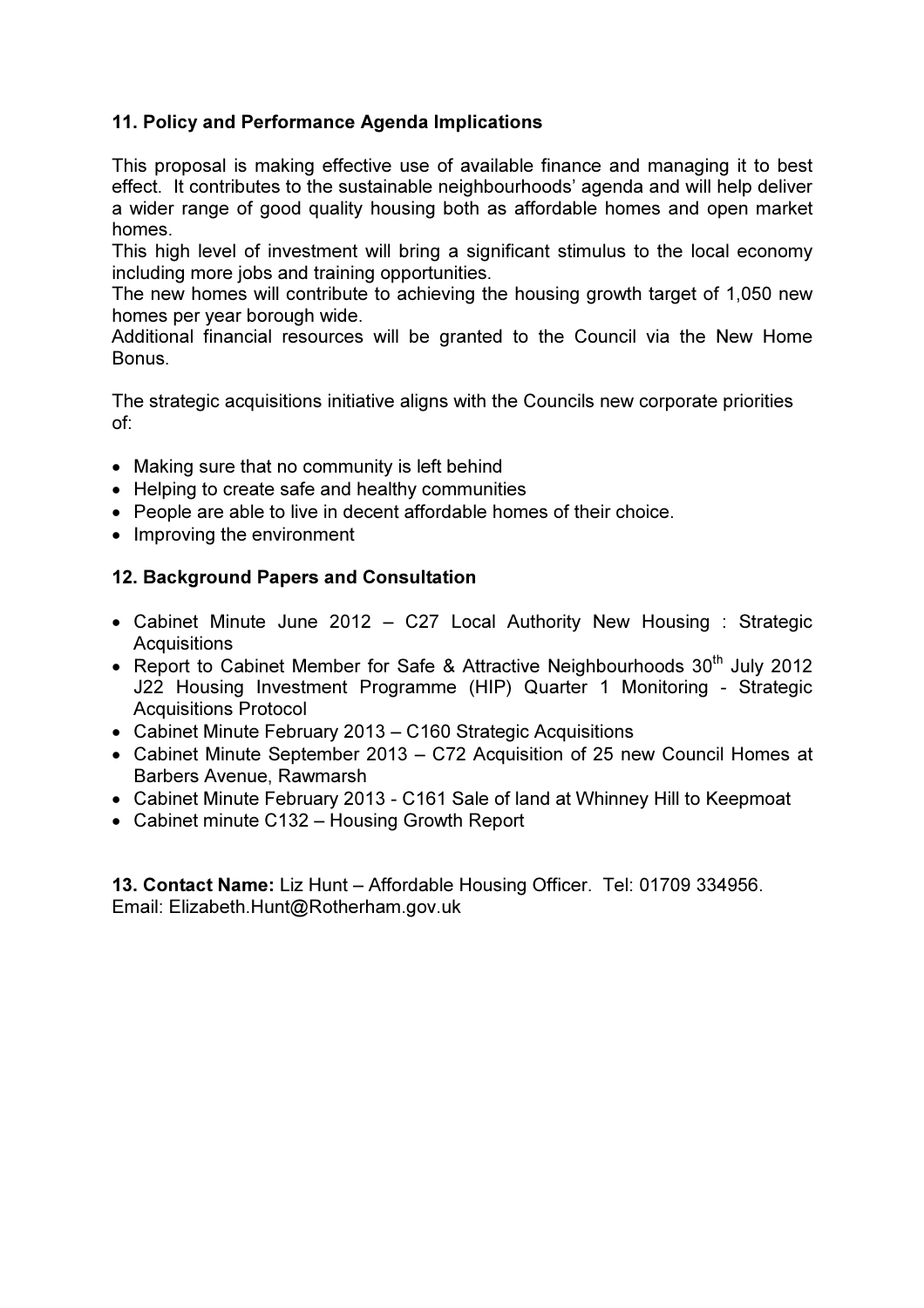### Appendix A 12 Flats acquired at Starling Close, Manvers

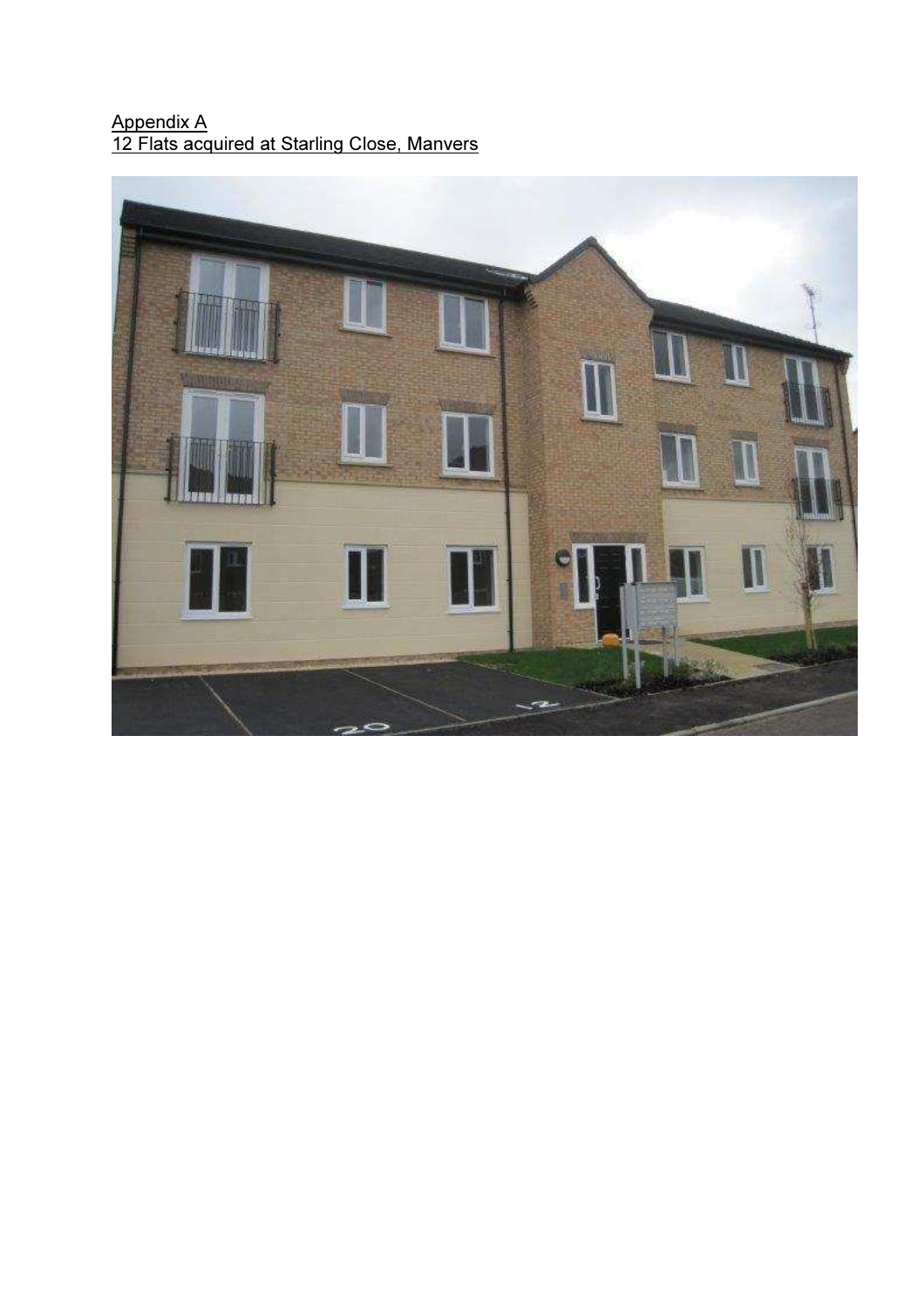# Appendix A Three new 4 bedroom homes acquired at Brambling Lane, Manvers